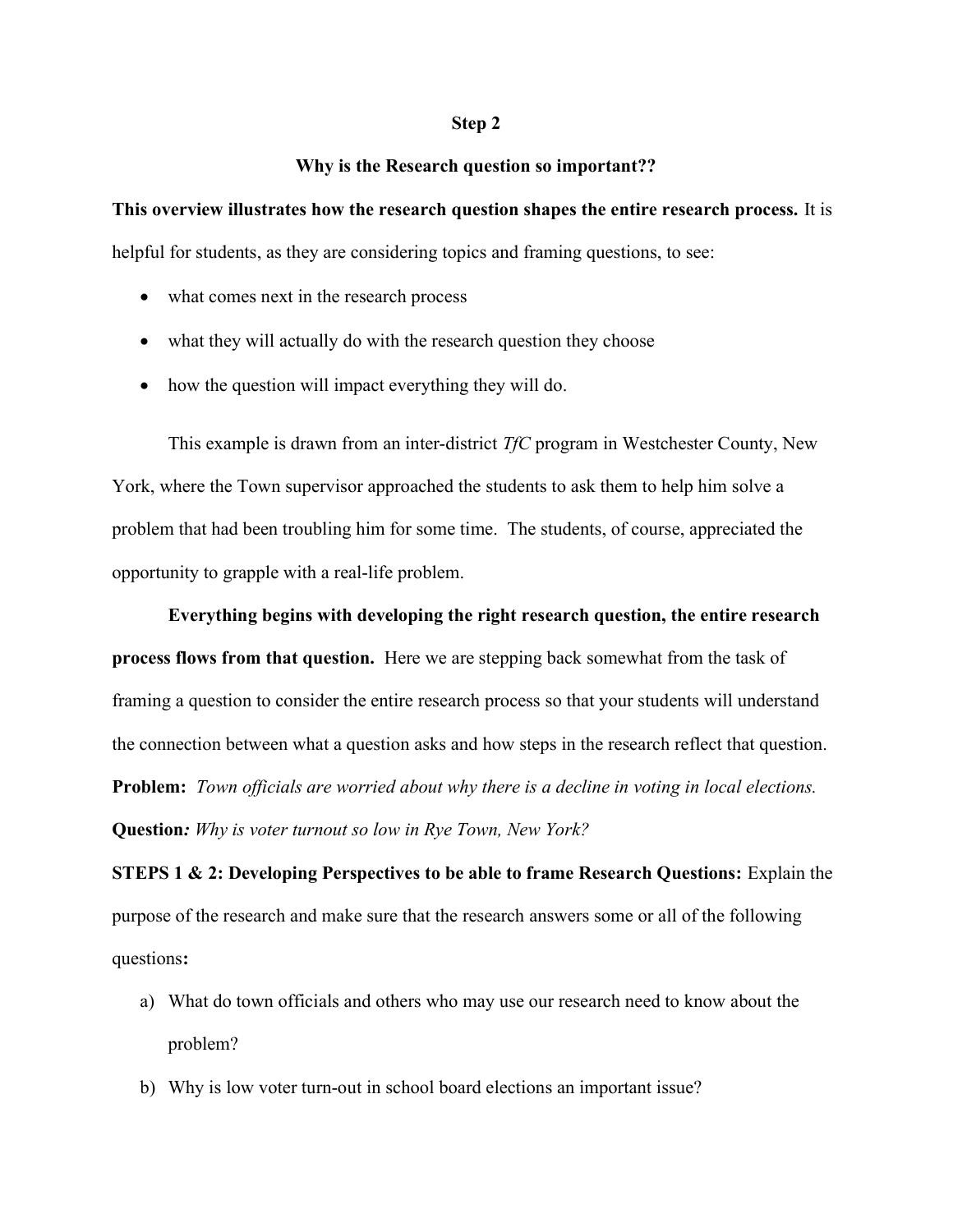- c) Why should high school students care?
- d) Why should other community members care?

STEP 3: Literature Review: Find out what other researchers and community members have discovered when faced with a similar challenge.

Answer some or all of following questions:

- a) Are their people in the town who have data on voter turnout, have a special interest in voter turnout, or have worked on increasing voter turnout? If so, could we talk to them?
- b) What can we learn from other researchers who have previously written about voter turnout?
- c) What do we need to know about Rye Town to understand voter turnout—i.e. general characteristics of Rye Town and voter turnout in Rye Town?

# STEP 4: Field Research, Design and Methods: How should we go about finding the

answer to our research question?

Answer some or all of the following questions:

- a) Who will we talk to or what will we observe about voter turnout in Rye Town?
- b) What do we want to look for or ask these people?
- c) Given what we want to ask and who we want to question, what are the best research methods for our study—i.e. one-on-one interviews, focus groups, surveys, etc.

## STEP 5 & 6: Data Collection and Analysis: Look at the data.

Answers some or all of the following questions:

- a) What does our data say?
- b) Are there any surprises in our data given what we have learned from community members or other researchers?